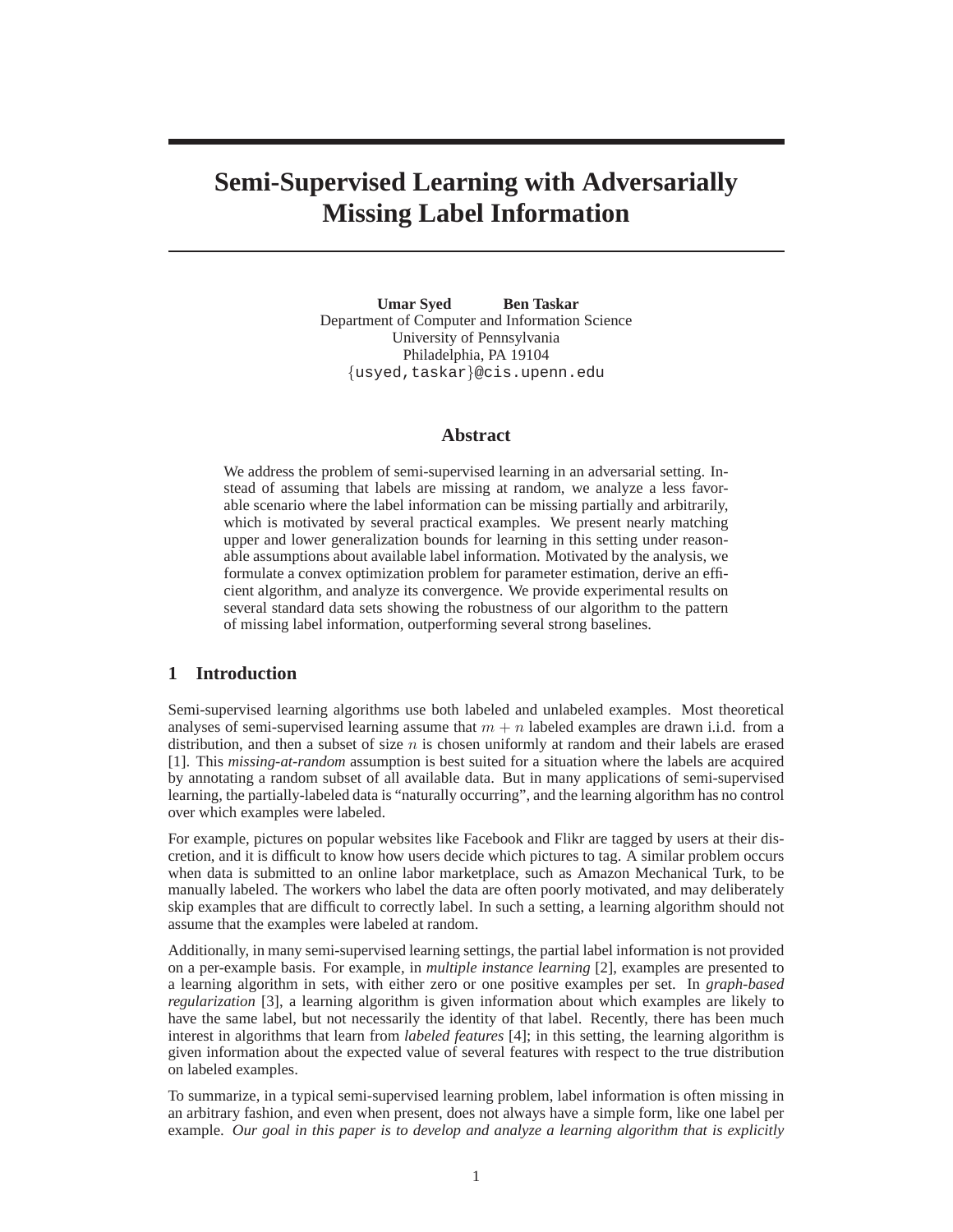*designed for these types of problems.* We derive our learning algorithm within a framework that is expressive enough to permit a very general notion of label information, allowing us to make minimal assumptions about which examples in a data set have been labeled, how they have been labeled, and why. We present both theoretical upper and lower bounds for learning in this framework, and motivated by these bounds, derive a simple yet provably optimal learning algorithm. We also provide experimental results on several standard data sets, which show that our algorithm is effective and robust when the label information has been provided by "lazy" or "unhelpful" labelers.

**Related Work:** Our learning framework is related to the *malicious label noise* setting, in which the labeler is allowed to mislabel a small fraction of the training set (this is a special case of the even more challenging *malicious noise* setting [5], where an adverary can inject a small number of arbitrary examples into the training set). Learning with this type of label noise is known to be quite difficult, and positive results often make quite restrictive assumptions about the underlying data distribution [6, 7]. By contrast, our results apply far more generally, at the expense of assuming a more benign (but possibly more realistic) model of label noise, where the labeler can adversarially *erase* labels, but not change them. In other words, we assume that the labeler equivocates, but does not lie. The difference in these assumptions shows up quite clearly in our analysis: As we point out in Section 3, our bounds become vacuous if the labeler is allowed to mislabel data.

In Section 2 we describe how our framework encodes label information in a *label regularization* function, which closely resembles the idea of a *compatibility* function introduced by Balcan & Blum [8]. However, they did not analyze a setting where this function is selected adversarially.

## **2 Learning Framework**

Let X be the set of all possible examples, and Y the set of all possible labels, where  $|\mathcal{Y}| = k$ . Let D be an unknown distribution on  $\mathcal{X} \times \mathcal{Y}$ . We write x and y as abbreviations for  $(x_1, \ldots, x_m) \in \mathcal{X}^m$ and  $(y_1, \ldots, y_m) \in \mathcal{Y}^m$ , respectively. We write  $(\mathbf{x}, \mathbf{y}) \sim \mathcal{D}^m$  to denote that each  $(x_i, y_i)$  is drawn i.i.d. from the distribution  $\mathcal D$  on  $\mathcal X \times \mathcal Y$ , and  $\mathbf x \sim \mathcal D^m$  to denote that each  $x_i$  is drawn i.i.d. from the marginal distribution of  $D$  on  $X$ .

Let  $(\hat{\mathbf{x}}, \hat{\mathbf{y}}) \sim \mathcal{D}^m$  be the m labeled training examples. In supervised learning, one assumes access to the entire training set  $(\hat{x}, \hat{y})$ . In semi-supervised learning, one assumes access to only some of the labels  $\hat{y}$ , and in most theoretical analyses, the missing components of  $\hat{y}$  are assumed to have been selected uniformly at random.

We make a much weaker assumption about what label information is available. We assume that, after the labeled training set  $(\hat{x}, \hat{y})$  has been drawn, the learning algorithm is only given access to the examples  $\hat{x}$  and to a *label regularization function*  $R$ . The function  $R$  encodes some information about the labels  $\hat{y}$  of  $\hat{x}$ , and is selected by a potentially adversarial *labeler* from a family  $\mathcal{R}(\hat{x}, \hat{y})$ . A label regularization function R maps each possible *soft labeling* q of the training examples  $\hat{x}$  to a real number  $R(\mathbf{q})$  (a soft labeling is natual generalization of a labeling that we will define formally in a moment). Except for knowing that R belongs to  $\mathcal{R}(\hat{\mathbf{x}}, \hat{\mathbf{y}})$ , the learner can make *no* assumptions about how the labeler selects R. We give examples of label regularization functions in Section 2.1.

Let  $\Delta$  denote the set of distributions on y. A soft labeling  $q \in \Delta^m$  of the training examples  $\hat{\mathbf{x}}$ is a doubly-indexed vector, where  $q(i, y)$  is interpreted as the probability that example  $\hat{x}_i$  has label  $y \in \mathcal{Y}$ . The correct soft labeling has  $q(i, y) = \mathbf{1}\{y = \hat{y}_i\}$ , where the indicator function  $\mathbf{1}\{\cdot\}$  is 1 when its argument is true and 0 otherwise; we overload notation and write  $\hat{y}$  to denote the correct soft labeling.

Although the labeler is possibly adversarial, the family  $\mathcal{R}(\hat{\mathbf{x}}, \hat{\mathbf{y}})$  of label regularization functions restricts the choices the labeler can make. We are interested in designing learning algorithms that work well when each  $R \in \mathcal{R}(\hat{\mathbf{x}}, \hat{\mathbf{y}})$  assigns a low value to the correct labeling  $\hat{\mathbf{y}}$ . In the examples we describe in Section 2.1, the correct labeling  $\hat{y}$  will be near the minimum of R, *but there will be many other minima and near-minima as well.* This is the sense in which label information is "missing" it is difficult for any learning algorithm to distinguish among these minima.

We emphasize that, while our algorithms work best when  $\hat{y}$  is close to the minimum of each  $R \in$  $\mathcal{R}(\hat{\mathbf{x}}, \hat{\mathbf{y}})$ , nothing in our framework *requires* this to be true; in Section 3 we will see that our learning bounds degrade gracefully as this condition is violated.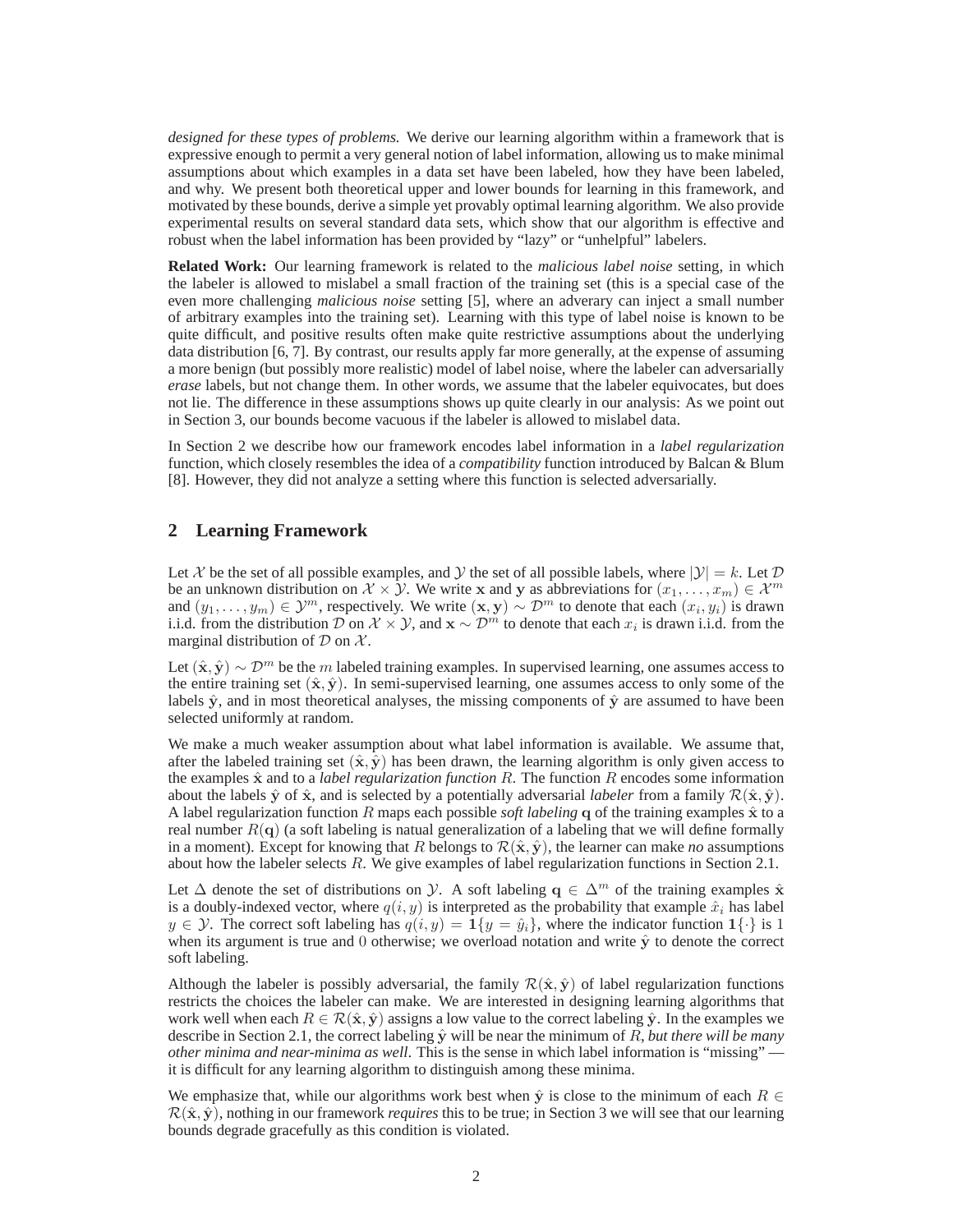We are interested in learning a parameterized model that predicts a label  $y$  given an example  $x$ . Let  $L(\theta, x, y)$  be the *loss* of parameter  $\theta \in \mathbb{R}^d$  with respect to labeled example  $(x, y)$ . While some of the development in this paper will apply to generic loss functions, but two loss functions that will particularly interest us are the negative log-likelihood of a log-linear model

$$
L_{\rm like}(\theta, x, y) = -\log p_{\theta}(y|x) = -\log \frac{\exp(\theta^T \phi(x, y))}{\sum_{y'} \exp(\theta^T \phi(x, y'))}
$$

where  $\phi(x, y) \in \mathbb{R}^d$  is the feature function, and the 0-1 loss of a linear classifier

$$
L_{0,1}(\boldsymbol{\theta},x,y) = \mathbf{1}\{\arg\max_{y' \in \mathcal{Y}} \boldsymbol{\theta}^T \boldsymbol{\phi}(x,y') \neq y\}.
$$

Given training examples  $\hat{\mathbf{x}}$ , label regularization function R, and loss function L, the goal of a learning algorithm is to find a parameter  $\theta$  that minimizes the expected loss  $E_{\mathcal{D}}[L(\theta, x, y)]$ , where  $E_{\mathcal{D}}[\cdot]$ denotes expectation with respect to  $(x, y) \sim \mathcal{D}$ .

Let  $E_{\hat{\mathbf{x}}, \mathbf{q}}[f(x, y)]$  denote the expected value of  $f(x, y)$  when example x is chosen uniformly at random from the training examples  $\hat{x}$  and — supposing that this is example  $\hat{x}_i$  — label y is chosen from the distribution  $q(i, \cdot)$ . Accordingly,  $E_{\hat{\mathbf{x}}, \hat{\mathbf{y}}}[f(x, y)]$  denotes the expected value of  $f(x, y)$  when labeled example  $(x, y)$  is chosen uniformly at random from the labeled training examples  $(\hat{x}, \hat{y})$ .

#### **2.1 Examples of Label Regularization Functions**

To make the concept of a label regularization function more clear, we describe several well-known learning settings in which the information provided to the learning algorithm is less than the fully labeled training set. We show that, for each these settings, there is a natural definition of  $R$  that captures the information that is provided to the learning algorithm, and thus each of these settings can be seen as special cases of our framework.

Before proceeding with the partially labeled cases, we explain how *supervised learning* can be expressed in our framework. In the supervised learning setting, the label of every example in the training set is revealed to the learner. In this setting, the label regularization function family  $\mathcal{R}(\hat{\mathbf{x}}, \hat{\mathbf{y}})$ contains a single function  $R_{\hat{\mathbf{y}}}$  such that  $R_{\hat{\mathbf{y}}}(\mathbf{q}) = 0$  if  $\mathbf{q} = \hat{\mathbf{y}}$ , and  $R_{\hat{\mathbf{y}}}(\mathbf{q}) = \infty$  otherwise.

In the *semi-supervised learning* setting, the labels of only some of the training examples are revealed. In this case, there is a function  $R_I \in \mathcal{R}(\hat{\mathbf{x}}, \hat{\mathbf{y}})$  for each  $I \subseteq [m]$  such that  $R_I(\mathbf{q}) = 0$  if  $q(i, y) =$  $1\{y = \hat{y}_i\}$  for all  $i \in I$  and  $y \in Y$ , and  $R_I(q) = \infty$  otherwise. In other words,  $R_I(q)$  is zero if and only if the soft labeling q agrees with  $\hat{y}$  on the examples in I. This implies that  $R_I(q)$  is independent of how q labels examples not in  $I$  — these are the examples whose labels are missing.

In the *ambiguous learning* setting [9, 10], which is a generalization of semi-supervised learning, the labeler reveals a label set  $\hat{Y}_i \subseteq Y$  for each training example  $\hat{x}_i$  such that  $\hat{y}_i \in \hat{Y}_i$ . That is, for each training example, the learning algorithm is given a set of possibile labels the example can have (semi-supervised learning is the special case where each label set has size 1 or  $k$ ). Letting  $\hat{Y} = (\hat{Y}_1, \dots, \hat{Y}_m)$  be all the label sets revealed to the learner, there is a function  $R_{\hat{Y}} \in \mathcal{R}(\hat{\mathbf{x}}, \hat{\mathbf{y}})$  for each possible  $\hat{Y}$  such that  $R_{\hat{Y}}(\mathbf{q}) = 0$  if  $\text{supp}(\mathbf{q}_i) \subseteq \hat{Y}_i$  for all  $i \in [m]$  and  $R_{\mathbf{Y}}(\mathbf{q}) = \infty$  otherwise. Here  $\mathbf{q}_i \triangleq \mathbf{q}(i, \cdot)$  and  $\text{supp}(\mathbf{q}_i)$  is the support of label distribution  $\mathbf{q}_i$ . In other words,  $R_{\hat{Y}}(\mathbf{q})$  is zero if and only if the soft labeling **q** is supported on the sets  $\hat{Y}_1, \ldots, \hat{Y}_m$ .

The label regularization functions described above essentially give only local information; they specify, for each example in the training set, which labels are possible for that example. In some cases, we may want to allow the labeler to provide more global information about the correct labeling.

One example of providing global information is *Laplacian regularization*, a kind of graph-based regularization [3] that encodes information about which examples are likely to have the same labels. For any soft labeling q, let q[y] be the m-length vector whose ith component is  $q(i, y)$ . The Laplacian regularizer is defined to be  $R_L(q) = \sum_{y \in \mathcal{Y}} q[y]^T L(\hat{x}) q[y]$ , where  $L(\hat{x})$  is an  $m \times m$  positive semi-definite matrix defined so that  $R_L(q)$  is large whenever examples in  $\hat{x}$  that are believed to have the same label are assigned different label distributions by q.

Another possibility is *posterior regularization*. Define a feature function  $f(x, y) \in \mathbb{R}^{\ell}$ ; these features may or may not be related to the model features  $\phi$  defined in Section 2. As noted by several authors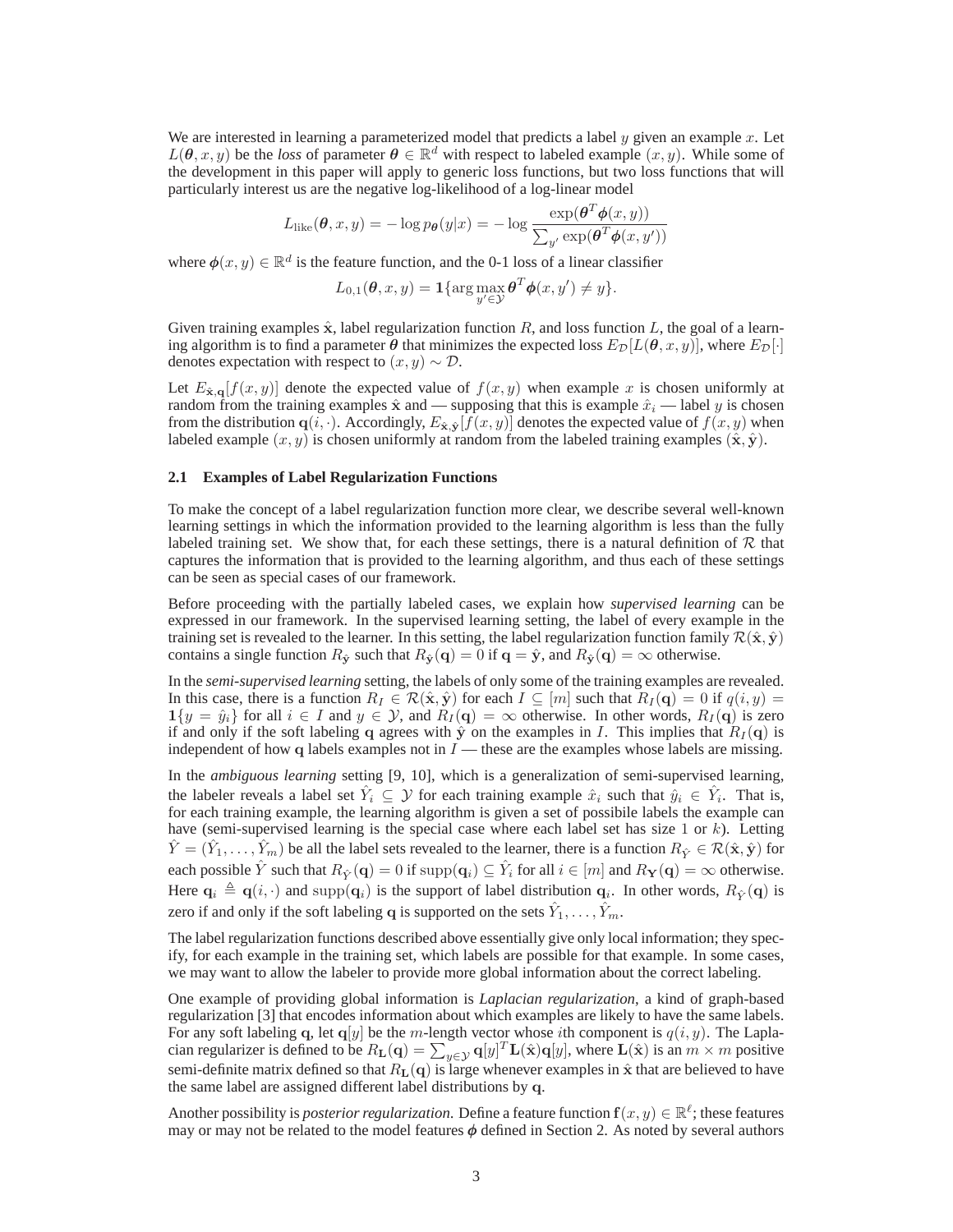[4, 11, 12], it is often convenient for a labeler to provide information about the expected value of  $f(x, y)$  with respect to the true distribution. A typical posterior regularizer of this type will have the form  $R_{\mathbf{f},\mathbf{b}}(\mathbf{q}) = ||E_{\hat{\mathbf{x}},\mathbf{q}}[\mathbf{f}(x,y)] - \mathbf{b}||_2^2$ <sup>2</sup><sub>2</sub>, where the vector **b**  $\in \mathbb{R}^{\ell}$  is the labeler's estimate of the expected value of f. This term penalizes soft labelings q which cause the expected value of f on the training set to deviate from b.

Label regularization functions can also be added together. So, for instance, ambiguous learning can be combined with a Laplacian, and in this case the learner is given a label regularization function of the form  $R_{\hat{Y}}(q) + R_L(q)$ . We will experiment with these kinds of combined regularization functions in Section 5.

Note that, in all the examples described above, while the correct labeling  $\hat{y}$  is at or close to the minimum of each function  $R \in \mathcal{R}(\hat{\mathbf{x}}, \hat{\mathbf{y}})$ , there may be many labelings meeting this condition. Again, this is the sense in which label information is "missing".

It is also important to note that we have only specified *what* information the labeler can reveal to the learner (some function from the set  $\mathcal{R}(\hat{\mathbf{x}}, \hat{\mathbf{y}})$ ), but we do not specify *how* that information is chosen by the labeler (which function  $R \in \mathcal{R}(\hat{\mathbf{x}}, \hat{\mathbf{y}})$ ?). This will have a significant impact on our analysis of this framework. To see why, consider the example of semi-supervised learning. Using the notation defined above, most analyses of semi-supervised learning assume that  $R_I$  is chosen be selecting a random subset I of the training examples  $[13, 14]$ . By constrast, we make no assumptions about how  $R_I$  is chosen, because we are interested in settings where such assumptions are not realistic.

## **3 Upper and Lower Bounds**

In this section, we state upper and lower bounds for learning in our framework. But first, we provide a definition of the well-known concept of uniform convergence.

**Definition 1** (Uniform Convergence). *Loss function L has*  $\epsilon$ -uniform convergence *if with probability*  $1-\delta$ 

$$
\sup_{\theta \in \Theta} \left| E_{\mathcal{D}}[L(\theta, x, y)] - E_{\hat{\mathbf{x}}, \hat{\mathbf{y}}}[L(\theta, x, y)] \right| \le \epsilon(\delta, m)
$$

*where*  $(\hat{\mathbf{x}}, \hat{\mathbf{y}}) \sim \mathcal{D}^m$  *and*  $\epsilon(\cdot, \cdot)$  *is an expression bounding the rate of convergence.* 

For example, if  $\|\phi(x, y)\| \leq c$  for all  $(x, y) \in \mathcal{X} \times \mathcal{Y}$  and  $\Theta = \{\theta : \|\theta\| \leq 1\} \subseteq \mathbb{R}^d$ , then the loss function  $L_{\text{like}}$  has  $\epsilon$ -uniform convergence with  $\epsilon(\delta, m) = O\left(c\sqrt{\frac{d \log m + \log(1/\delta)}{m}}\right)$ m , which follows from standard results about Rademacher complexity and covering numbers. Other commonly used loss functions, such as hinge loss and 0-1 loss, also have  $\epsilon$ -uniform convergence under similar boundedness assumptions on  $\phi$  and  $\Theta$ .

We are now ready to state an upper bound for learning in our framework. The proof is contained in the supplement.

**Theorem 1.** *Suppose loss function* L *has*  $\epsilon$ -uniform convergence. If  $(\hat{\mathbf{x}}, \hat{\mathbf{y}}) \sim \mathcal{D}^m$  *then with probability at least*  $1 - \delta$  *for all parameters*  $\theta \in \Theta$  *and label regularization functions*  $R \in \mathcal{R}(\hat{\mathbf{x}}, \hat{\mathbf{y}})$ 

$$
E_{\mathcal{D}}[L(\boldsymbol{\theta},x,y)] \leq \max_{\mathbf{q} \in \Delta^m} (E_{\hat{\mathbf{x}},\mathbf{q}}[L(\boldsymbol{\theta},x,y)] - R(\mathbf{q})) + R(\hat{\mathbf{y}}) + \epsilon(\delta,m).
$$

Theorem 2 below states a lower bound that nearly matches the upper bound in Theorem 1, in certain cases. As we will see, the existence of a matching lower bound depends strongly on the structure of the label regularization function family R. Note that, given a labeled training set  $(x, y)$ , the set  $\mathcal{R}(x, y)$  essentially constrains what information the labeler can reveal to the learning algorithm, thereby encoding our assumptions about how the labeler will behave. We make three such assumptions, described below. For the remainder of this section, we let the set of all possible examples  $\mathcal{X} = {\tilde{x}_1, \ldots, \tilde{x}_N}$  be finite.

Recall that all the label regularization functions described in Section 2.1 use the value  $\infty$  to indicate which labelings of the training set are impossible. Our first assumption is that, for each  $R \in \mathcal{R}(\mathbf{x}, \mathbf{y})$ , the set of possible labelings under R is *separable* over examples.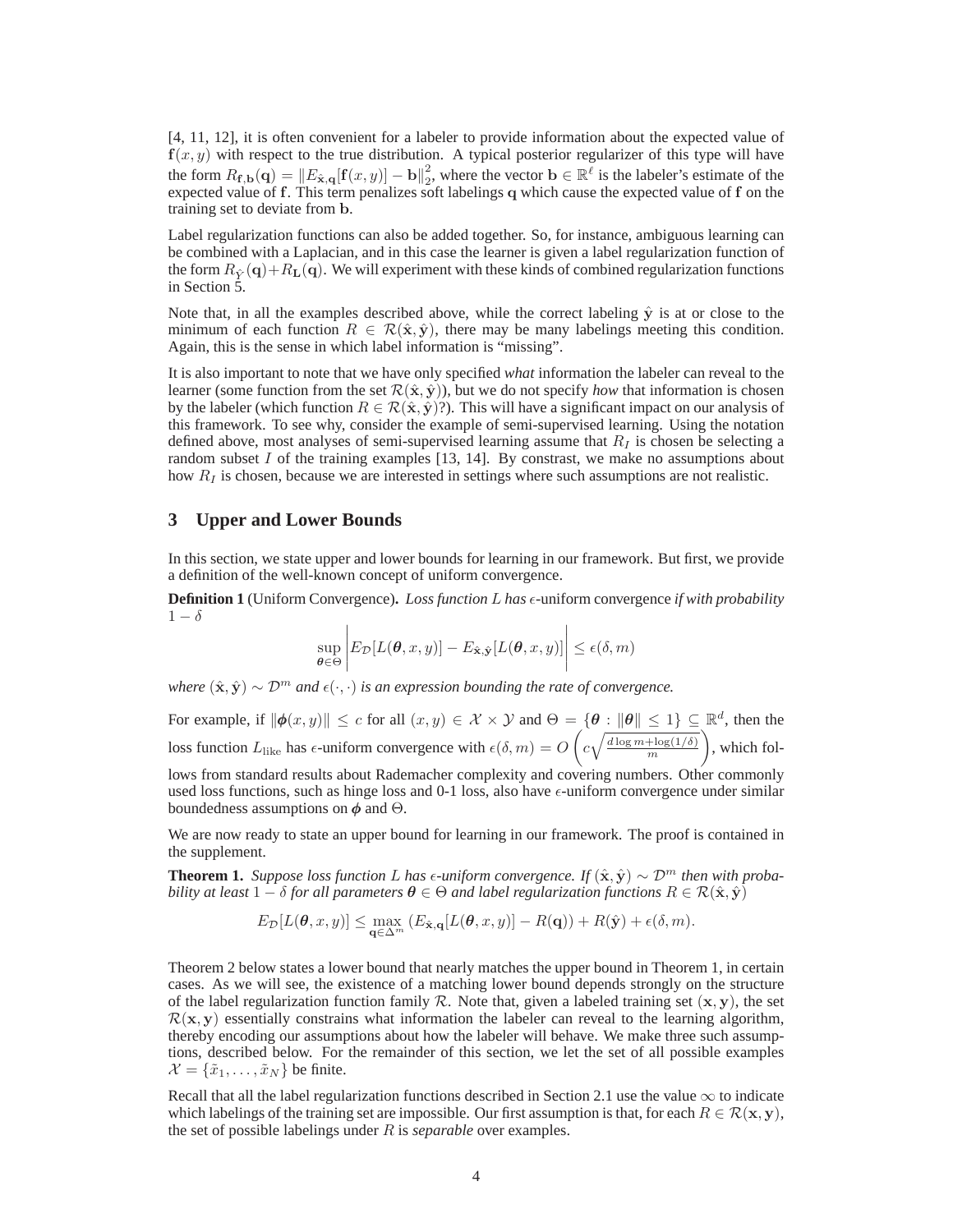**Assumption 1** ( $\infty$ -Separability). For all labeled training sets  $(x, y)$  and  $R \in \mathcal{R}(x, y)$  there ex- $\sum$ ists a collection of label sets  $\{Y_{\tilde{x}} : \tilde{x} \in \mathcal{X}\}$  and real-valued function F such that  $R(\mathbf{q}) = \sum_{i=1}^{m} \chi \{ \text{supp}(\mathbf{q}_i) \subseteq Y_{x_i} \} + F(\mathbf{q})$ , where the characteristic function  $\chi \{\cdot\}$  is 0 when its argument *is true and*  $\infty$  *otherwise, and*  $F(\mathbf{q}) < \infty$  *for all*  $\mathbf{q} \in \Delta^m$ .

It is easy to verify that all the examples of label regularization function families given in Section 2.1 satisfy Assumption 1. Also note that Assumption 1 allows the finite part of R (denoted by  $F$ ) to depend on the entire soft labeling q in a basically arbitrarily manner.

Before describing our second assumption, we need a few additional definitions. We write  $h$  to denote a *labeling function* that maps examples  $X$  to labels  $Y$ . Also, for any labeling function h and unlabeled training set  $x \in \mathcal{X}^m$ , we let  $h(x) \in \mathcal{Y}^m$  denote the vector of labels whose *i*th component is  $h(x_i)$ . Let  $p_x$  be an N-length vector that represents unlabeled training set x as a distribution on  $\mathcal{X}$ , whose *i*th component is  $\mathbf{p}_{\mathbf{x}}(i) \triangleq \frac{|\{j : x_j = \tilde{x}_i\}|}{m}$ .

Our second assumption is the labeler's behavior is *stable*: If training sets  $(x, y)$  and  $(x', y')$  are "close" (by which we mean that they are consistently labeled and  $\|\mathbf{p_x} - \mathbf{p_x}'\|_{\infty}$  is small) then the label regularization functions available to the labeler for each training set are the "same", in the sense that the sets of possible labelings under each of them are identical.

**Assumption 2** (γ-Stability)**.** *For any labeling function* h <sup>∗</sup> *and unlabeled training sets* x, x ′ *such that*  $\|\mathbf{p_x} - \mathbf{p_x}|\_\infty \leq \gamma$  the following holds: For all  $R \in \mathcal{R}(\mathbf{x}, \mathbf{h}^*(\mathbf{x}))$  there exists  $R' \in \mathcal{R}(\mathbf{x}', \mathbf{h}^*(\mathbf{x}'))$ *such that*  $R(\widetilde{\bf h}({\bf x})) < \infty$  *if and only if*  $R'({\bf h}({\bf x}')) < \infty$ *, for all labeling functions* **h**.

Our final assumption, which we call *reciprocity*, states there is no way to deduce which of the possible labelings under R is the correct one only by examining R.

**Assumption 3** (Reciprocity). For all labeled training sets  $(x, y)$  and  $R \in \mathcal{R}(x, y)$ , if  $R(y') < \infty$ *then*  $R \in \mathcal{R}(\mathbf{x}, \mathbf{y}')$ *.* 

Of all our assumptions, reciprocity seems to be the most unnatural and unmotivated. We argue it is necessary for two reasons: Firstly, all the examples of label regularization function families given in Section 2.1 satisfy this assumption, and secondly, in Theorem 3 we show that lifting the reciprocity assumption makes the upper bound in Theorem 1 very loose.

We are nearly ready to state our lower bound. Let  $A$  be a (possibly randomized) learning algorithm that takes a set of unlabeled training examples  $\hat{x}$  and a label regularization function R as input, and outputs an estimated parameter  $\hat{\theta}$ . Also, if under distribution D each example  $x \in \mathcal{X}$  is associated with exactly one label  $h^*(x) \in \mathcal{Y}$ , then we write  $\mathcal{D} = \mathcal{D}_{\mathcal{X}} \cdot h^*$ , where the *data distribution*  $\mathcal{D}_{\mathcal{X}}$  is the marginal distribution of D on X. Theorem 2 proves the existence of a true labeling function  $h^*$ such that a nearly tight lower bound holds for all learning algorithms A *and* all data distributions  $\mathcal{D}_{\mathcal{X}}$  whenever the training set is drawn from  $\mathcal{D}_{\mathcal{X}} \cdot h^*$ . The fact that our lower bound holds for all data distributions significantly complicates the analysis, but this generality is important: since  $\mathcal{D}_{\mathcal{X}}$ is typically easy to estimate, it is possible that the learning algorithm A has been tuned for  $\mathcal{D}_{\mathcal{X}}$ . The proof of Theorem 2 is contained in the supplement.

**Theorem 2.** *Suppose Assumptions 1, 2 and 3 hold for label regularization function family* R*, the loss function* L *is 0-1 loss, and the set of all possible examples* X *is finite. For all learning algorithms* A and data distributions  $D_x$  there exists a labeling function  $h^*$  such that if  $(\hat{x}, \hat{y}) \sim \mathcal{D}^m$  (where  $\mathcal{D}=\mathcal{D}_\mathcal{X}\cdot h^*$ ) and  $m\geq O(\frac{1}{\gamma^2}\log\frac{|\mathcal{X}|}{\delta})$  then with probability at least  $\frac{1}{4}-2\delta$ 

$$
E_{\mathcal{D}}[L(\hat{\boldsymbol{\theta}},x,y)] \geq \frac{1}{4} \max_{\mathbf{q} \in \Delta^m} \left( E_{\hat{\mathbf{x}},\mathbf{q}}[L(\hat{\boldsymbol{\theta}},x,y)] - R(\mathbf{q}) \right) + \min_{\mathbf{q} \in \Delta^m} R(\mathbf{q}) - \epsilon(\delta,m)
$$

*for some*  $R \in \mathcal{R}(\hat{\mathbf{x}}, \hat{\mathbf{y}})$ *, where*  $\hat{\boldsymbol{\theta}}$  *is the parameter output by A, and*  $\gamma$  *is the constant from Assumption 2.*

Obviously, Assumptions 1, 2 and 3 restrict the kinds of label regularization function families to which Theorem 2 can be applied. However, some restriction is necessary in order to prove a meaningful lower bound, as Theorem 3 below shows. This theorem states that if Assumption 3 does not hold, then it may happen that each family  $\mathcal{R}(x, y)$  has a structure which a clever (but computationally infeasible) learning algorithm can exploit to perform much better than the upper bound given in Theorem 1. The proof of Theorem 3, which is contained in the supplement, constructs an example of such a family.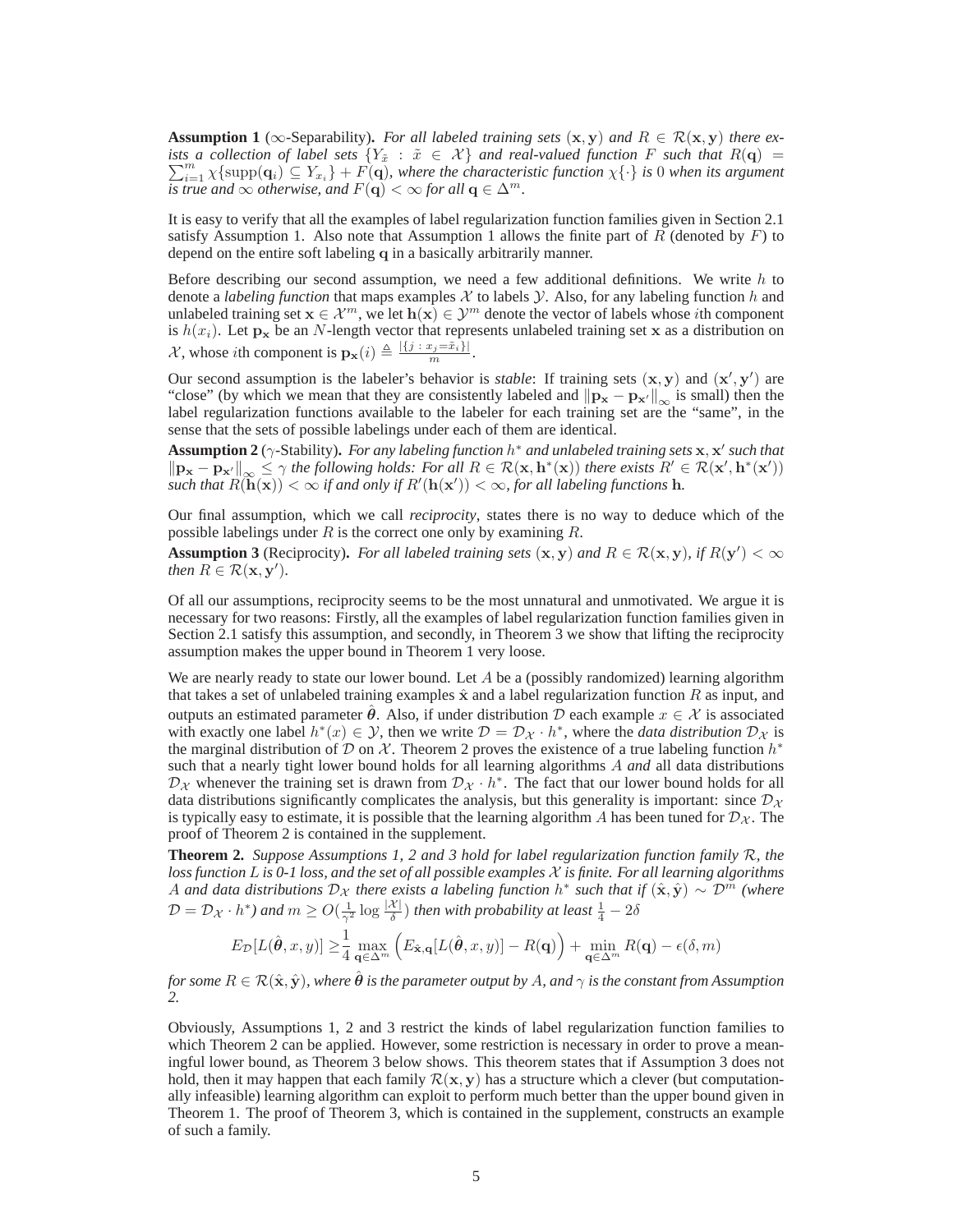**Theorem 3.** *Suppose the loss function* L *is 0-1 loss. There exists a label regularization function family* R *that satisfies Assumptions 1 and 2, but not Assumption 3, and a learning algorithm* A *such that for all distributions*  $D$  *if*  $(\hat{\mathbf{x}}, \hat{\mathbf{y}}) \sim D^m$  *then with probability at least*  $1 - \delta$ 

$$
E_{\mathcal{D}}[L(\hat{\boldsymbol{\theta}},x,y)] \le \max_{\mathbf{q}\in\Delta^m} \left( E_{\hat{\mathbf{x}},\mathbf{q}}[L(\hat{\boldsymbol{\theta}},x,y)] - R(\mathbf{q}) \right) + \min_{\mathbf{q}\in\Delta^m} R(\mathbf{q}) + \epsilon(\delta,m) - 1
$$

*for some*  $R \in \mathcal{R}(\hat{\mathbf{x}}, \hat{\mathbf{y}})$ *, where*  $\hat{\boldsymbol{\theta}}$  *is the parameter output by* A.

Whenever  $\lim_{m\to\infty} \epsilon(\delta, m) = 0$  the gap between the upper and lower bounds in Theorems 1 and 2 approaches  $R(\hat{y}) - \min_{q} R(q)$  as  $m \to \infty$  (ignoring constant factors). Therefore, these bounds are asymptotically matching if the labeler always chooses a label regularization function  $R$  such that  $R(\hat{y}) = \min_{\mathbf{q}} R(\mathbf{q})$ . We emphasize that this is true even if  $\hat{y}$  is a *nonunique* minimum of R. Several of the example learning settings described in Section 2.1, such as semi-supervised learning and ambiguous learning, meet this criteria. On the other hand, if  $R(\hat{y}) - \min_{\mathbf{G}} R(\mathbf{q})$  is large, then the gap is very large, and the utility of our analysis degrades. In the extreme case that  $R(\hat{y}) = \infty$ (i.e., the correct labeling of the training set is not possible under  $R$ ), our upper bound is vacuous. In this sense, our framework is best suited to settings in which the information provided by the labeler is *equivocal*, but not actually *untruthful*, as it is in the malicious label noise setting [6, 7].

Finally, note that if  $\lim_{m\to\infty} \epsilon(\delta, m) = 0$ , then the upper bound in Theorem 3 is smaller than the lower bound in Theorem 2 for all sufficiently large  $m$ , which establishes the importance of Assumption 3.

### **4 Algorithm**

Given the unlabeled training examples  $\hat{x}$  and label regularization function R, the bounds in Section 3 suggest an obvious learning algorithm: Find a parameter  $\theta^*$  that realizes the minimum

$$
\min_{\theta} \max_{\mathbf{q} \in \Delta^m} \left( E_{\hat{\mathbf{x}}, \mathbf{q}} [L(\theta, x, y)] - R(\mathbf{q}) \right) + \alpha \left\| \theta \right\|^2. \tag{1}
$$

The objective (1) is simply the minimization of the upper bound in Theorem 1, with one difference: for algorithmic convenience, we do not minimize over the set  $\Theta$ , but instead add the quantity  $\alpha \|\theta\|^2$ to the objective and leave  $\theta$  unconstrained (here, and in the rest of the paper,  $\|\cdot\|$  denotes  $L_2$  norm). If we assume that  $\Theta = {\theta : ||\theta|| \le c}$  for some  $c > 0$ , then this modification is without loss of generality, since there exists a constant  $\alpha_c$  for which this is an equivalent formulation.

In order to estimate  $\theta^*$ , throughout this section we make the following assumption about the loss function  $L$  and label regularization function  $R$ .

**Assumption 4.** *The loss function* L *is convex in* θ*, and the label regularization function* R *is convex in* q*.*

It is easy to verify that all of the loss functions and label regularization functions we gave as examples in Sections 2 and 2.1 satisfy Assumption 4.

Instead of finding  $\theta^*$  directly, our approach will be to "swap" the min and max in (1), find the soft labeling  $q^*$  that realizes the maximum, and then use  $q^*$  to compute  $\theta^*$ . For convenience, we abbreviate the function that appears in the objective (1) as  $F(\theta, \mathbf{q}) \triangleq E_{\hat{\mathbf{x}}, \mathbf{q}}[L(\theta, x, y)] - R(\mathbf{q}) +$  $\alpha \|\theta\|^2$ . A high-level version of our learning algorithm — called GAME due to the use of a gametheoretic minimax theorem in its proof of correctness — is given in Algorithm 1; the implementation details for each step are given below Theorem 4.

**Algorithm 1** GAME: Game for Adversarially Missing Evidence

- 1: **Given:** Constants  $\epsilon_1, \epsilon_2 > 0$ .
- 2: Find  $\tilde{\mathbf{q}}$  such that  $\min_{\theta} F(\theta, \tilde{\mathbf{q}}) \geq \max_{\mathbf{q} \in \Delta^m} \min_{\theta} F(\theta, \mathbf{q}) \epsilon_1$
- 3: Find  $\theta$  such that  $F(\theta, \tilde{q}) \le \min_{\theta} F(\theta, \tilde{q}) + \epsilon_2$
- 4: **Return:** Parameter estimate  $\theta$ .

In the first step of Algorithm 1, we modify the objective (1) by swapping the min and max, and then find a soft labeling  $\tilde{q}$  that approximately maximizes this modified objective. In the next step, we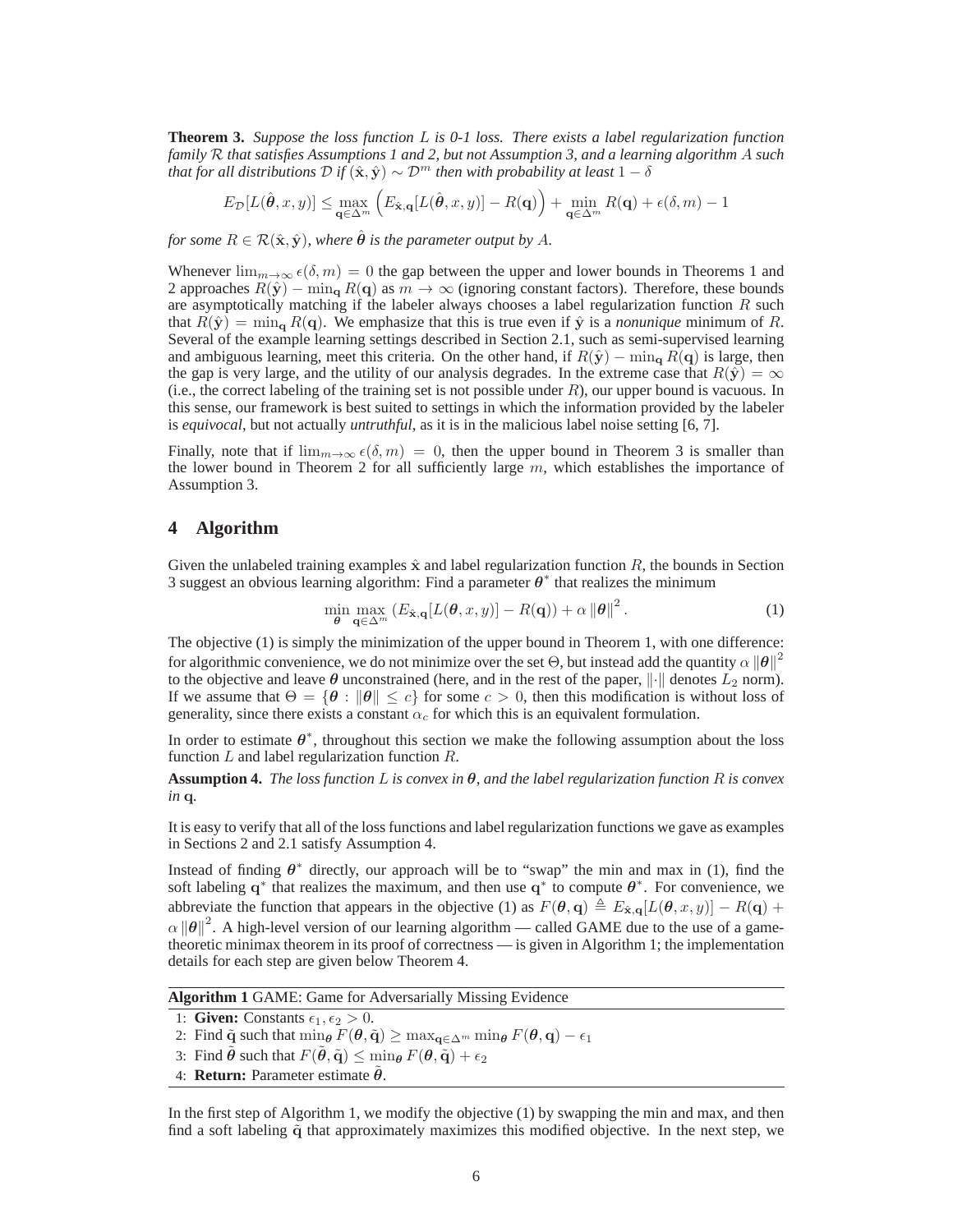find a parameter  $\hat{\theta}$  that approximately minimizes the original objective with respect to the fixed soft labeling  $\tilde{q}$ . The next theorem proves that Algorithm 1 produces a good estimate of  $\theta^*$ , the minimum of the objective (1). Its proof is in the supplement.

**Theorem 4.** *The parameter*  $\tilde{\boldsymbol{\theta}}$  *output by Algorithm 1 satisfies*  $\|\tilde{\boldsymbol{\theta}} - \boldsymbol{\theta}^*\| \leq \sqrt{\frac{8}{\alpha}(\epsilon_1 + \epsilon_2)}$ *.* 

We now briefly explain how the steps of Algorithm 1 can be implemented using off-the-shelf algorithms. For concreteness, we focus on an implementation for the loss function  $L = L_{\text{like}}$ , which is also the loss function we use in our experiments in Section 5.

The second step of Algorithm 1 is the easier one, so we explain it first. In this step, we need to minimize  $F(\theta, \tilde{q})$  over  $\theta$ . Since  $\tilde{q}$  is fixed in this minimization, we can ignore the  $R(\tilde{q})$  term in the definition of  $F$ , and we see that this minimization amounts to maximizing the likelihood of a log-linear model. This is a very well-studied problem, and there are numerous efficient methods available for solving it, such as stochastic gradient descent.

The first step of Algorithm 1 is more complicated, as it requires finding the maximum of a maxmin objective. Our approach is to first take the dual of the inner minimization; after doing this the function to maximize becomes  $G(\mathbf{p}, \mathbf{q}) \triangleq H(\mathbf{p}) - \frac{1}{\alpha} ||\Delta_{\phi}(\mathbf{p}, \mathbf{q})||^2 - R(\mathbf{q})$ , where we let  $H(\mathbf{p}) \triangleq$  $-\sum_{i,y} p(i, y) \log p(i, y)$  and  $\Delta_{\phi}(\mathbf{p}, \mathbf{q}) \triangleq E_{\hat{\mathbf{x}}, \mathbf{p}}[\phi(x, y)] - E_{\hat{\mathbf{x}}, \mathbf{q}}[\phi(x, y)]$ . By convex duality we have  $\max_{\mathbf{q}} \min_{\theta} F(\theta, \mathbf{q}) = \max_{\mathbf{p}, \mathbf{q}} G(\mathbf{p}, \mathbf{q})$ . This dual has been previously derived by several authors; see [15] for more details. Note that  $G$  is concave function, and we need to maximize it over simplex constraints. Exponentiated-gradient-style algorithms [16, 15] are well-suited for this kind of problem, as they "natively" maintain the simplex constraint, and converged quickly in the experiments described in Section 5.

# **5 Experiments**

We tested our GAME algorithm (Algorithm 1) on several standard learning data sets. In all of our experiments, we labeled a fraction of the training examples sets in a non-random manner that was designed to simulate various types of difficult — even adversarial — labelers.

Our first set of experiments involved two binary classification data sets that belong to a benchmark suite<sup>1</sup> accompanying a widely-used semi-supervied learning book [1]: the Columbia object image library (COIL) [17], and a data set of EEG scans of a human subject connected to a brain-computer interface (BCI) [18]. For each data set, a training set was formed by randomly sampling a subset of the data in a way that produced a skewed class distribution. We defined the *outlier score* of a training example to be the fraction of its nearest neighbors that belong to a different class. For several values of  $p \in [0, 1]$  and for each training set, we labeled only the *p*-fraction of examples with the *highest* outlier score. In this way, we simulated an "unhelpful" labeler who only labels examples that are exceptions to the general rule, thinking (perhaps sincerely, but erroneously) that this is the most effective use of her effort.

We tested three algorithms on these data sets: GAME, where  $\mathcal{R}(\hat{\mathbf{x}}, \hat{\mathbf{y}})$  was chosen to match the semi-supervised learning setting with a Laplacian regularizer (see Section 2.1); Laplacian SVM [3]; and Transductive SVM [19]. When constructing the Laplacian matrix and choosing values for hyperparameters, we adhered closely to the model-selection procedure described in [1, Sections 21.2.1 and 21.2.5]. The results of our experiments are given in Figures 1(a) and 1(b).

We also tested the GAME algorithm on a multiclass data set, namely a subset of the Labeled Faces in the Wild data set [20], a standard corpus of face photographs. Our subset contained 500 faces of the top 10 characters from the corpus, but with a randomly skewed distribution, so that some faces appeared more often than others. The feature representation for each photograph was PCA on the pixel values (i.e., eigenfaces). We used an ambiguously-labeled version of this data set, where each face in the training set is associated with one or more labels, only one of which is correct (see Section 2.1 for a definition of ambiguous learning). We labeled trainined examples to simulate a "lazy" labeler, in the following way: For each pair of labels  $(y, y')$ , we sorted the examples with true

<sup>&</sup>lt;sup>1</sup>This benchmark suite contains several data sets; we selected these two because they contain a large number of examples that meet our definition of outliers.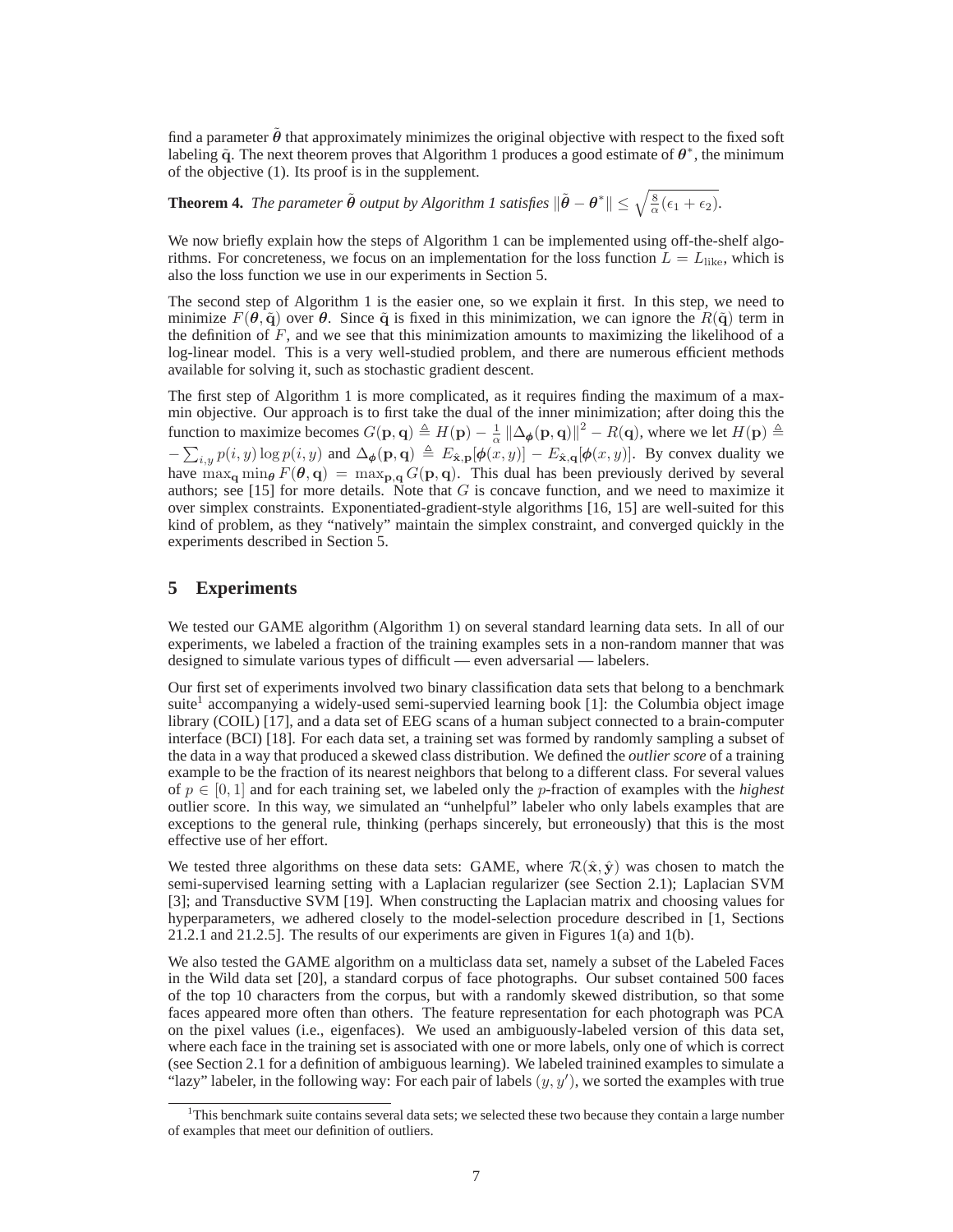

Figure 1: (a) Accuracy vs. fraction of unlabeled data for BCI data set. (b) Accuracy vs. fraction of unlabeled data for COIL data set. (c) Accuracy vs. fraction of partially labeled data for Faces in the Wild data set. In all plots, error bars represent 1 standard deviation over 10 trials.

label  $y$  with respect to their distance, in feature space, from the centroid of the cluster of examples with true label y'. For several values of  $p \in [0,1]$ , we added the label y' to the top p-fraction of this list. The net effect of this procedure is that examples on the "border" of the two clusters are given *both* labels  $y$  and  $y'$  in the training set. The idea behind this labeling procedure is to mimic a (realistic, in our view) situation where a "lazy" labeler declines to commit to one label for those examples that are especially difficult to distinguish.

We tested the GAME algorithm on this data set, where  $\mathcal{R}(\hat{x}, \hat{y})$  was chosen to match the ambiguous learning setting with a Laplacian regularizer (see Section 2.1). We compared with two algorithms from [9]: UNIFORM, which assumes each label in the ambiguous label set is equally likely, and learns a maximum likelihood log-linear model; and a discrimitive EM algorithm that guesses the true labels, learns the most likely parameter, updates the guess, and repeats. The results of our experiments are given in Figure 1(c).

Perhaps the best way to characterize the difference between GAME and the algorithms we compared it to is that the other algorithms are "optimistic", by which we mean they assume that the missing labels most likely agree with the estimated parameter, while GAME is a "pessimistic" algorithm that, because it was designed for an adverarial setting, assumes exactly the opposite. The results of our experiments indicate that, for certain labeling styles, as the fraction of fully labeled examples decreases, the GAME algorithm's pessimistic approach is substantially more effective. Importantly, Figures 1(a)-(c) show that the GAME algorithm's performance advantage is most significant when the number of labeled examples is very small. Semi-supervised learning algorithms are often promoted as being able to learn from only a handful of labeled examples. Our results show that this ability may be quite sensitive to how these examples are labeled.

# **6 Future Work**

Our framework lends itself to several natural extensions. For example, it can be straightforwardly extended to the *structured prediction* setting [21], in which both examples and labels have some internal structure, such as sequences or trees. One can show that both steps of the GAME algorithm can be implemented efficiently even when the number of labels is combinatorial, provided that both the loss function and label regularization function decompose appropriately over the structure. Another possibility is to *interactively* poll the labeler for label information, resulting in a sequence of successively more informative label regularization functions, with the aim of extracting the most useful label information from the labeler with a minimum of labeling effort. Also, it would be interesting to design Amazon Mechanical Turk experiments that test whether the "unhelpful" and "lazy" labeling styles described in Section 5 in fact occur in practice. Finally, of the three technical assumptions we introduced in Section 3 to aid our analysis, we only proved (in Theorem 3) that one of them is necessary. We would like to determine whether the other assumptions are necessary as well, or can be relaxed.

#### **Acknowledgements**

Umar Syed was partially supported by DARPA CSSG 2009 Award. Ben Taskar was partially supported by DARPA CSSG 2009 Award and the ONR 2010 Young Investigator Award.